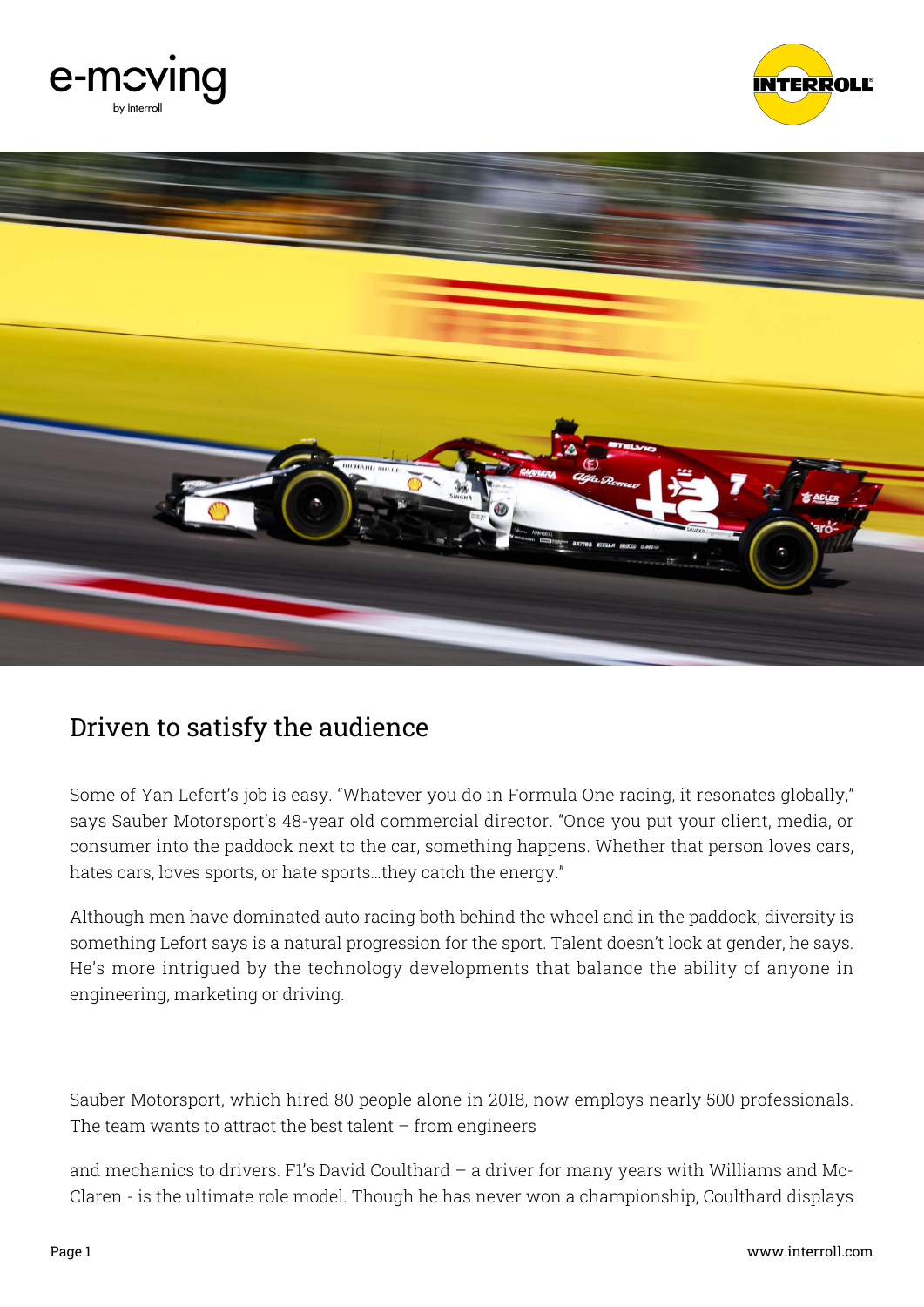qualities beyond driving skill. "David is charming, good with sponsors, good-looking, welleducated, good with his engineers," says Lefort, a Frenchman based in Zurich. "He represents the 360-degree person."

In racing as in marketing, you can win, but you also have to constantly re-define where the finish line is, according to Lefort. "What you do as a sports team becomes more attractive to potential partners. It's all about the best service you can provide to your partners and the best package you can offer from a commercial perspective to attract more partners," he says. "If my objective is to grow awareness globally, then we look at creating tools and activation to help reach that goal."

"Strong and talented drivers are just that," Lefort says. "The mentality is no different  $-$  they are there to win, there to fight, taking the hits and taking the heat. There's a lot of discussion around diversity. Men are stronger in terms of muscles, but you can counter that because today, the cars are so much more accessible. There's power steering, for example. Of course, you need skills, you need mental and physical training, but pure strength is no longer the major issue."

Lefort is also fascinated by aesthetics. "Even if you don't understand the car in F1, it's still a beautiful device, a beautiful object," he says. "It has shiny, bright colors and is visually attractive. There's a lot of emotion, noise, smells, and intensity in F1… I think this is why the sport is so successful."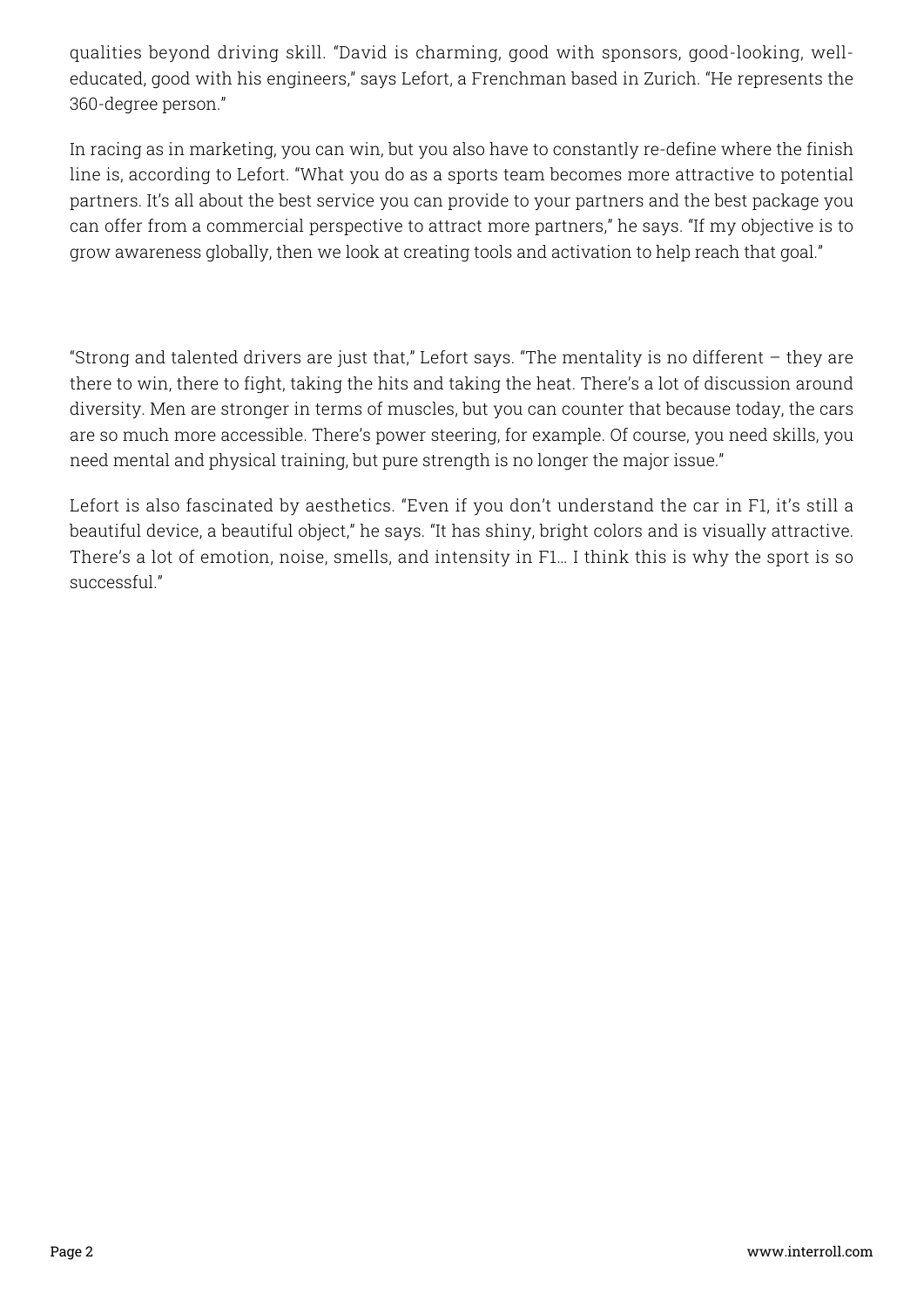

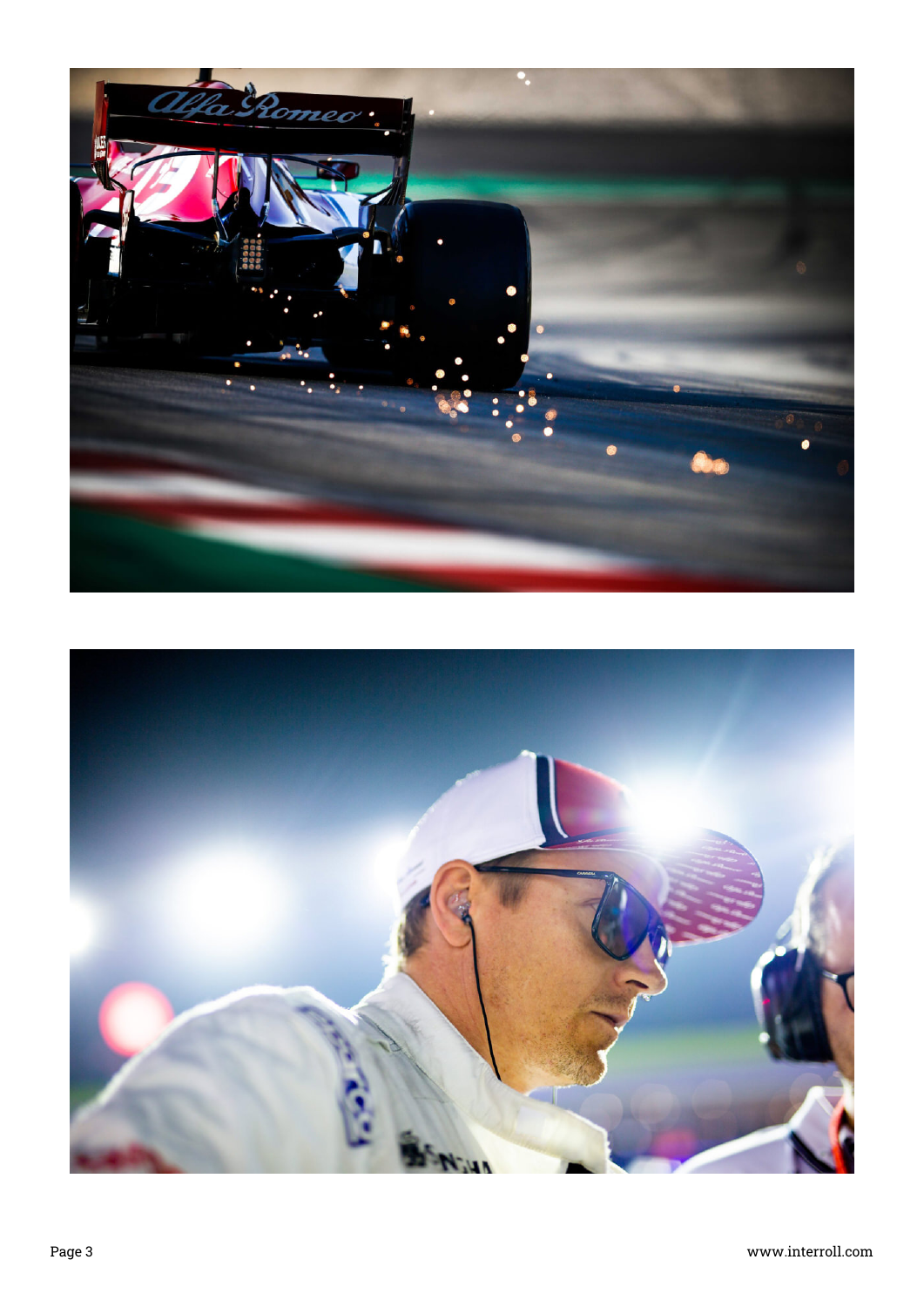